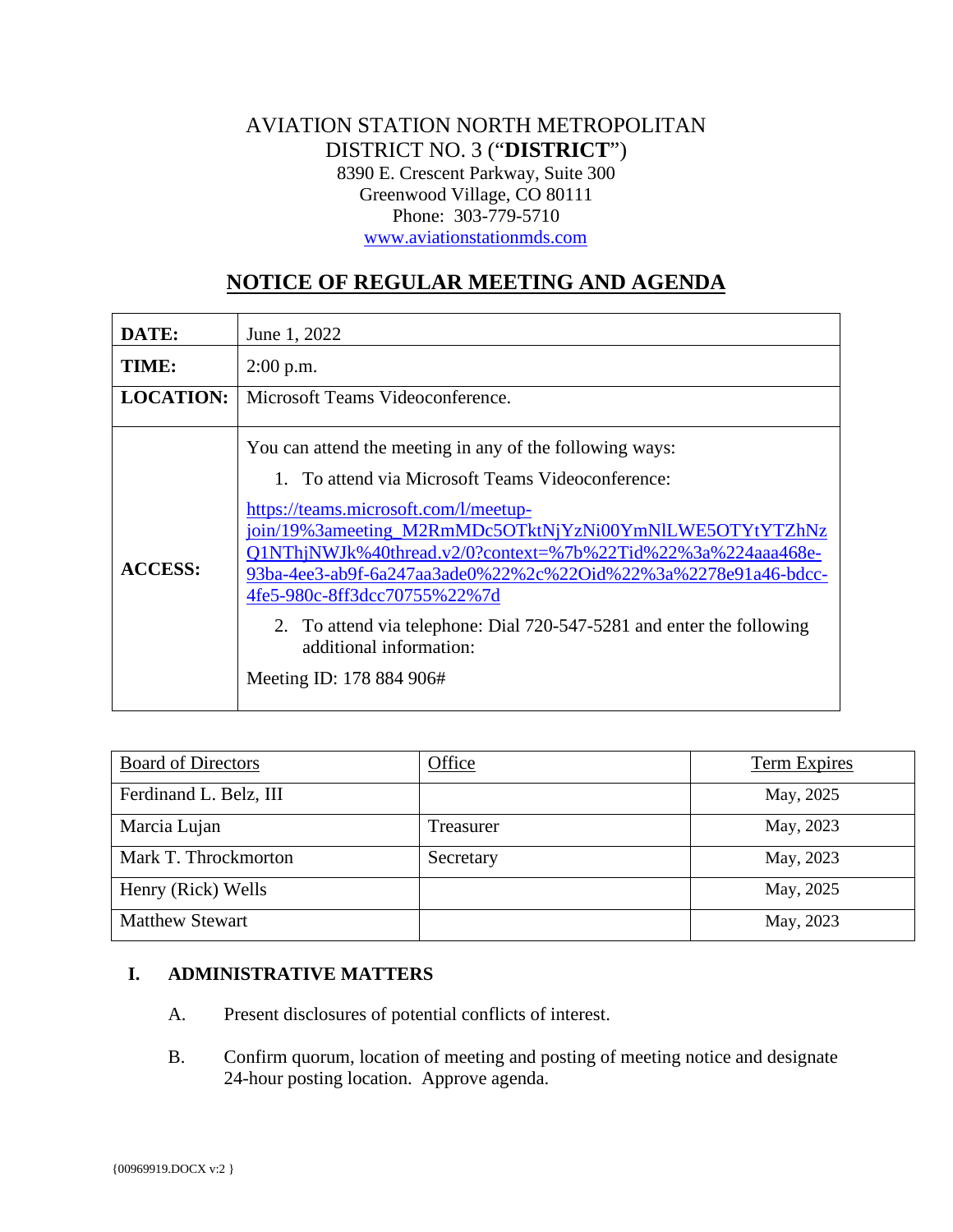- C. Public Comment. Members of the public may express their views to the Board on matters that affect the District that are otherwise not on the agenda. Comments will be limited to three  $(3)$  minutes per person.
- D. Discuss Results of the May 3, 2022 Regular Directors Election (enclosure).
- E. Consider appointment of officers.

| President:                  |  |
|-----------------------------|--|
| Secretary:                  |  |
| Treasurer                   |  |
| <b>Assistant Secretary:</b> |  |
| <b>Assistant Secretary:</b> |  |

F. Review and consider approval of minutes from the March 2, 2022 Regular Board Meeting (enclosure).

#### **II. FINANCIAL MATTERS**

- A. Review and consider approval of April 30, 2022 Unaudited Financial Statements (enclosure).
- B. Acknowledge the preparation, execution and filing of the 2021 Application for Exemption from Audit (enclosure).

#### **III. LEGAL MATTERS**

A. Other.

#### **IV. MANAGER MATTERS**

A. Other.

## **V. CAPITAL IMPROVEMENTS**

A. Other.

#### **VI. OTHER BUSINESS**

#### **VII. ADJOURNMENT**